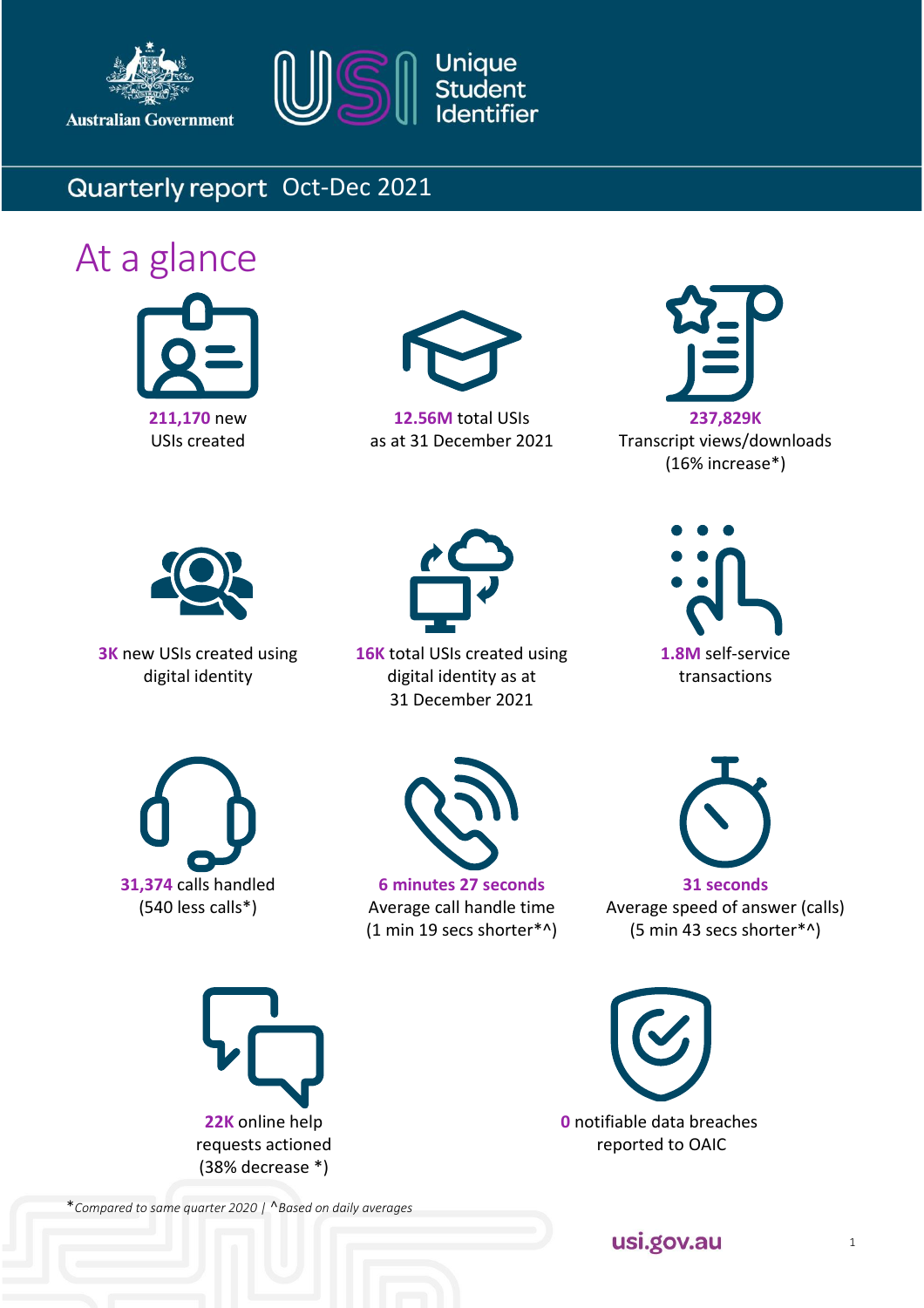# USI mission statement



# Key performance indicators

#### **GOAL 1:** KNOW OUR MARKET

#### **KPI: WE KNOW WHO OUR CUSTOMERS ARE AND WHAT THEY NEED FROM US**

#### **WHAT WE DID**

- Surveyed 13K customers post call.
- Gained 99 new social media followers reaching 5,920 accounts and engaging with 360 people.
- SMSed 2,108 students without a USI on their university application.
- Had 121 visits to our booth at the online IDP Australian International Education Conference.
- Sent our eNews to over 8,000 recipients.
- Met with training authorities in Victoria and the Northern Territory; TAFE NSW; the Enterprise RTO Association; and the Independent Higher Education Association.
- Chaired USI Advisory Group and USI External Reference Group meetings of 24 stakeholders.
- Consulted with providers on evidence of identity for Aboriginal and Torres Strait Islander students.

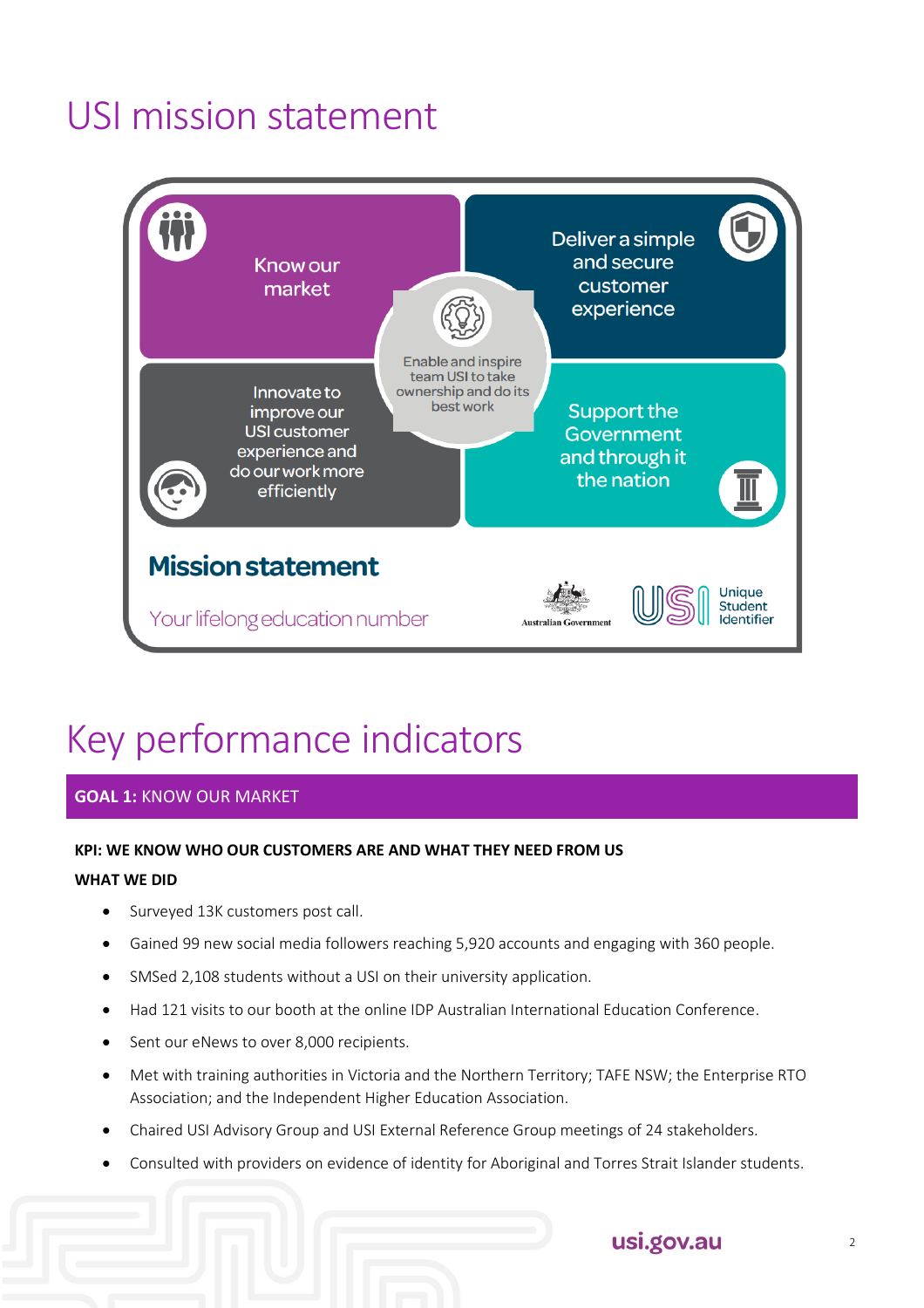#### **GOAL 2:** DELIVER A SIMPLE AND SECURE CUSTOMER EXPERIENCE

#### **WHAT WE DID**

- Added flags to help customer service agents quickly identify accounts with a third party authority.
- Strengthened account security by adding date of birth field if retrieving a USI using email address.
- Implemented a bulk assignment function to reduce contact centre online help request processing time.

#### **KPI: SPEED OF SERVICE**

TARGET: Average speed to answer does not exceed 2 minutes and 30 seconds.

ACHIEVEMENT:  $\blacksquare$  Average call wait time of 31 seconds.

#### **KPI: FIRST CONTACT RESOLUTION**

TARGET: 85% of queries resolved with the first contact.

ACHIEVEMENT: 08.9%

#### **KPI: QUALITY OF SERVICE**

TARGET: Average quality score of 85% across all support channels\*.

#### ACHIEVEMENT: **■**96.5%

\**Service quality is assessed against 26 elements including adherence to policies and procedures, accuracy and the interpersonal skills displayed by our customer service officers for responses to calls, emails and system generated help requests.* 

#### **KPI: CUSTOMER SATISFACTION**

TARGET: 90% of callers surveyed are satisfied with our service\*.

ACHIEVEMENT:  $\bigotimes$  90% of respondents gave us 5 out of 5 stars.

\**13K customers took our post-call survey this quarter.*

#### **KPI: THE USI REGISTRY SYSTEM SUPPORTS SELF-SERVICE**

TARGET: 90% of transactions are self-service.

ACHIEVEMENT:  $\overline{M}$  96.99% of transactions are self-service.

#### **KPI: THE USI REGISTRY SYSTEM IS HIGHLY AVAILABLE**

TARGET: 99% of the time the Student Portal is available and operational.

ACHIEVEMENT:  $\sqrt{99.9\%}$ 

#### **KPI: NUMBER OF DATA BREACHES**

TARGET: 0 notifiable data breaches and no more than 2 non-notifiable data breaches\*.

ACHIEVEMENT:  $\boxtimes$  0 notifiable breaches and 8 non-notifiable breaches.

\**Notifiable data breaches are those that may cause serious harm to an individual and therefore must be reported to the Office of the Australian Information Commissioner (OAIC).*

## usi.gov.au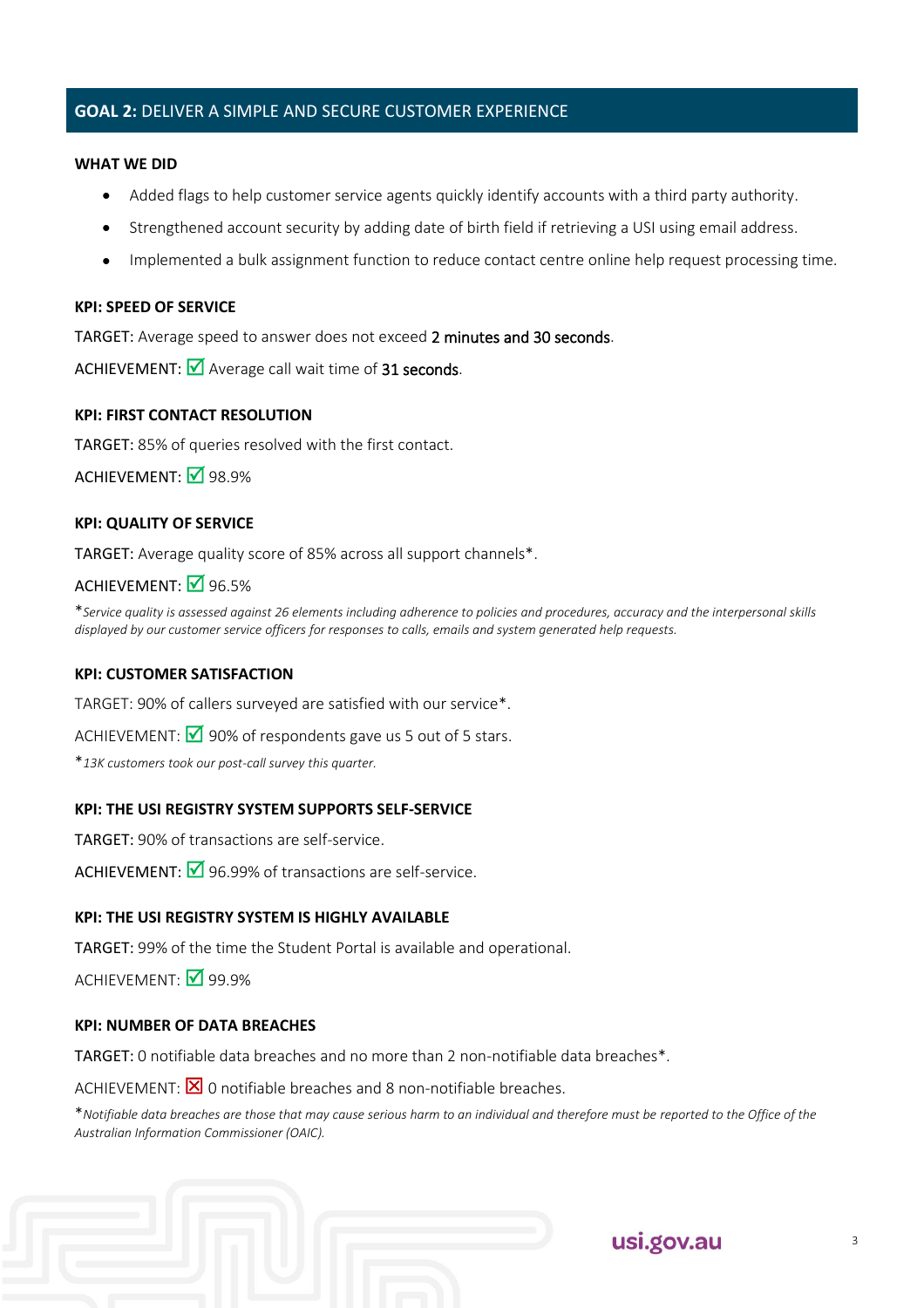#### **KPI: STAFF PROTECT STUDENTS' PERSONAL INFORMATION**

TARGET: 100% of staff are trained in, and aware of, their privacy obligations.

#### ACHIEVEMENT:

- $\Box$  100% of staff completed mandatory privacy, security, and fraud awareness training.
- $\Box$  100% of staff completed data breach training in accordance with OAIC requirements.
- 82% of staff reported a strong privacy culture in TEAM USI.

#### **GOAL 3:** SUPPORT THE GOVERNMENT AND THROUGH IT THE NATION

#### **KPI: WE SUPPORT AND ENABLE GOVERNMENT POLICY**

#### **WHAT WE DID**

- Discussed apprenticeship and trainee data sharing with DESE and WA State Training Authority.
- Simplified USI data access guidelines and better aligned them with National VET Data Policy.
- Member of DESE's VET Data Streamlining Board.
- Member of DESE's Schools USI Project Board. Adviser to Schools USI Pilot Participants Group.
- Member of Digital Identity and myGov portfolio board and steering committee.
- Processed 3 requests for compliance information from law enforcement or regulatory agencies.

#### **GOAL 4:** INNOVATE TO IMPROVE OUR USI CUSTOMER EXPERIENCE AND DO OUR WORK MORE **EFFICIENTLY**

#### **KPI: WE ARE OPEN TO NEW WAYS OF DOING THINGS**

#### **WHAT WE DID**

- Extended contact centre hours to the non public holidays between Christmas and New Year enabling us to answer 348 customer calls and respond to 483 online help requests.
- Introduced longer opening hours: 8.30am–6.30pm (AEST) to better serve working customers.
- Introduced a Saturday afternoon shift to respond faster to online help requests received after close of business Friday. Almost 500 customers have benefitted from the reduced waiting time.
- Released new look VET transcript and the ability to share a verified copy with third parties via a QR code.
- Improved the usability of the Student Portal by introducing new 'type-ahead' address functionality.
- Began scoping options to share or verify USI transcript information in bulk.
- Transitioned 2,902 providers to webservices version 4 ensuring greater USI account security.